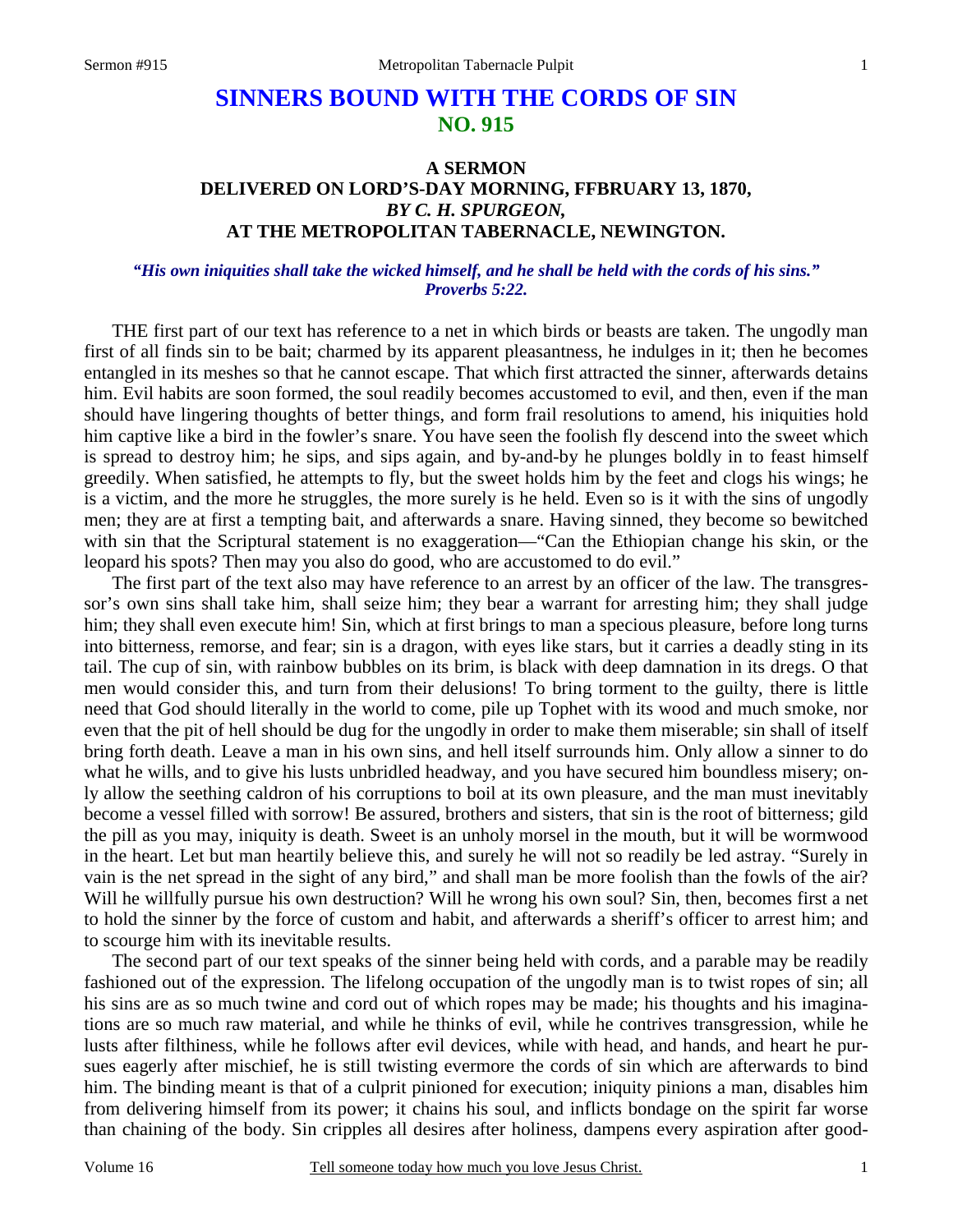ness, and thus fettering the man hand and foot, delivers him over to the executioner, which executioner shall be the wrath of God, but also sin itself, in the natural consequences which in every case must flow from it. Samson could burst asunder green withes and new ropes, but when at last his darling sin had bound him to his Delilah, that bond he could not snap, though it cost him his eyes. Make a man's will a prisoner, and he is a captive, indeed. Determined independence of spirit walks in freedom in a tyrant's Bastille, and defies a despot's hosts, but a mind enslaved by sin builds its own dungeon, forges its own fetters, and rivets on its chains! It is indeed slavery when the iron enters into the soul; who would not scorn to make himself a slave to his baser passions? And yet the mass of men are such—the cords of their sins bind them!

Thus, having introduced to you the truth of God which this verse teaches, namely, the captivating, enslaving power of sin, I shall advance to our first point of consideration. *This is a solution to a great mystery;* but then, secondly, *it is itself a greater mystery;* and when we have considered these two matters it will be time for us to note what is *the practical conclusion from this line of thought.*

**I.** First, then, the principle of the text, that iniquity entraps the wicked as in a net, and binds them as with cords is A SOLUTION OF A GREAT MYSTERY.

When you and I first began to do good by telling out the gospel, we labored under the delusion that as soon as our neighbors heard of the blessed way of salvation they would joyfully receive it, and be saved in crowds. We have long ago seen that pleasant delusion dispelled; we find that our position is that of the serpent-charmer with the deaf adder; charm we ever so wisely, men will not hear so as to receive the truth. Like the ardent reformer, we have found out that old Adam is too strong for young Melanchthon! We now perceive that for a sinner to receive the gospel involves a work of divine grace that shall change his heart, and renew his nature; none the less is it a great mystery that it should be so. It is one of the prodigies of the god of this world that he makes men love sin, and abide in indifference as if they were fully content to be lost. It is a marvel of marvels that man should be as base as to reject Christ, and abide in willful and wicked unbelief. I will try and set forth this mystery in the way in which, I dare say, it has struck many an honest-hearted worker for Jesus Christ.

Is it not a mysterious thing that men should be content to abide in a state of imminent peril? Every unconverted man is already condemned! Our Lord has said it—"He who believes not is condemned already, because he has not believed on the Son of God." Every unregenerate man is not only liable to the wrath of God in the future, but the wrath of God abides on him; it is on him now, it will always remain upon him; as long as he is what he is, it abides on him; and yet in this state men are *not* frightened, they are *not* amazed or alarmed, they are *not* even anxious! Sunday after Sunday they are reminded of their unhappy position; it makes us unhappy to think they should be in such a state, but they are strangely at ease. The sword of vengeance hangs over them by a single hair, yet they sit at their banquets, and they laugh and sport as though there were no God, no wrath to come, no certainty of appearing before the judgment seat of Christ! See a number of persons in a train that has broken down; the porter has only to intimate that another train is approaching, and that it may perhaps dash into the carriages, and mangle the passengers; he has only to give half a hint, and see how the carriage doors fly open, how the travelers rush up the embankment, each one so eager for his own preservation as to forget his fellow's! Yet here are men and women by the hundreds and thousands, with the fast-rushing train of divine vengeance close behind them! They may almost hear the sound of its thundering wheels, and lo, they sit in all quietness, exposed to present peril, and in danger of a speedy and overwhelming destruction! "It is strange; it is passing strange, it is amazing." Here is a mystery, indeed, that can only be understood in the light of the fact that these foolish beings are taken by their sins, and bound by the cords of their iniquities.

Be it ever remembered that before very long these unconverted men and women, many of whom are present this morning, will be in a state whose wretchedness it is not possible for language fully to express! Within 24 hours their spirits may be summoned before the bar of God; and according to this Book, which partially uplifts the veil of the future, the very least punishment that can fall upon an unconverted soul will cause it "weeping, and wailing, and gnashing of teeth." All they had endured, of whom it is written that they wept, and gnashed their teeth, was to *be shut out into outer darkness;* noth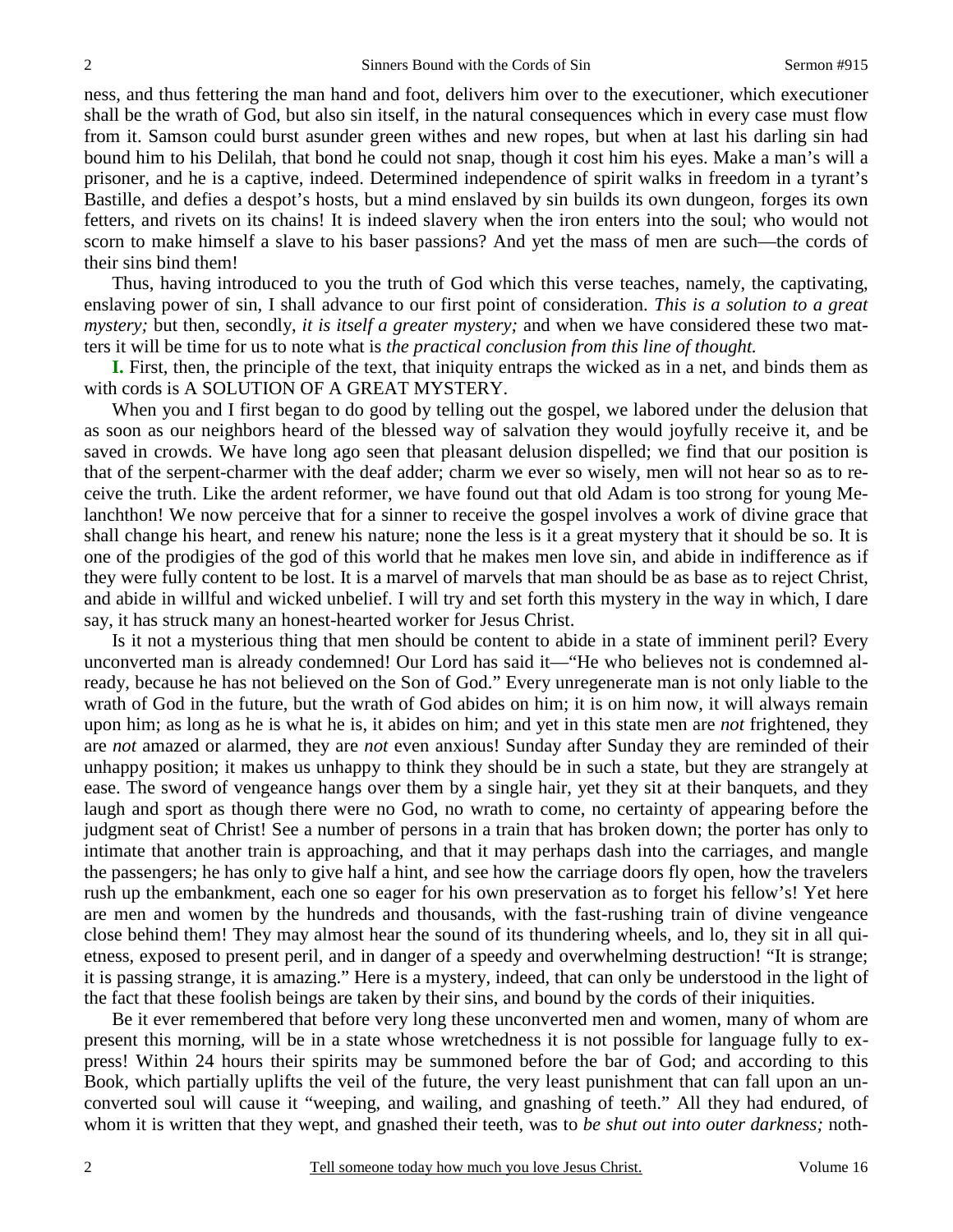ing more! No stripes had then fallen; they had not yet been shut up in the prison of hell; only the gate of heaven was shut; only the light of glory was hid; and straightway there was weeping, and wailing, and gnashing of teeth! What, then, will be the woe of the lost when *positive punishment* is inflicted? As for what they will endure who have heard the gospel, but have willfully rejected it, we have some faint notion from the Master's words—"It shall be more tolerable for Sodom and Gomorrah in the day of judgment than for them." We know that it is a fearful thing to fall into the hands of the living God, for "our God is a consuming fire." From this platform there rings full often that question, "How shall you escape if you neglect so great salvation?" And yet for all this, men are willing to pass on through time into eternity regardless of the escape which God provides, turning aside from the only salvation which can rescue them from enduring "the blackness of darkness forever"! O reason, have you utterly fled? Is every sinner altogether brutish? If we should meet with a man condemned to die, and tell him that pardon was to be had, would he hear us with indifference? Would he abide in the condemned cell, and use no means for obtaining the benefit of life and liberty? Yes, there awaits the sinner a more awful doom, and a more terrible sentence; and we are sent to publish a sure pardon from the God of heaven! And yet thousands upon thousands give us no deep heartfelt attention, but turn aside, and perish in their sins! O that my head were waters, and my eyes a fountain of tears, that I might weep for the folly of the race to which I belong, and mourn over the destruction of my fellow men!

It often strikes us with wonder that men do not receive the gospel of Jesus Christ, when we remember that the gospel is so plain; if it were a great mystery, one might excuse the illiterate from attending to it; if the plan of salvation could only be discovered by the attentive perusal of a long series of volumes, and if it required a classical training, and a thorough education, why then the multitude of the poor and needy, whose time is taken up with earning their bread, might have some excuse! But there is under heaven no truth of God plainer than this, "He who believes on the Lord Jesus has everlasting life." "He who believes and is baptized, shall be saved." *To believe*—that is, simply to trust Christ. How plain! There is no road, though it ran straight as an arrow that can be plainer than this! Legible only by the light they give, but all so legible that he who runs may read, stand these soul-quickening words, "BELIEVE AND LIVE." Trust Christ, and your sins are forgiven; you are saved! This is so plain a precept, that I may call it a very A B C for *infants*, yet *men* receive it not; are they not indeed held by the cords of their sins when they refuse to obey?

Moreover, brothers and sisters, there is a wonderful attractiveness in the gospel. If the gospel could possibly be a revelation of horrors piled on horrors; if there were something in it utterly inconsistent with reason, or something that shocked all the sensitive affections of our better part; we might excuse mankind. But the gospel is just this: man is lost, but God becomes man to save him; "The Son of Man is come to seek and to save that which was lost." Out of infinite love to His enemies, the Son of God took upon Himself human flesh that He might suffer in the place of men what they ought to have suffered. The doctrine of substitution, while it wondrously magnifies the grace of God, and satisfies the justice of God, I think ought to strike you all with love because of the unselfish affection which it reveals on Jesus Christ's part. O King of Glory, do You bleed for *me?* O Prince of Life, can You lie shrouded in the grave for *me?* Does God stoop from His glory to be spat upon by sinful lips; does He stoop from the splendor of heaven to be "despised and rejected of men," that men may be saved? Why, it ought to win every human ear; it ought to enter every human heart! Was ever love like this? Go to your poets, and see if they have ever imagined anything nobler than the love of Christ, the Son of God, for the dying sons of men! Go to your philosophers, and see if in all their maxims they have ever taught a more divine philosophy than that of Christ's life, or ever imagined in their pictures of what men ought to be, a heroic love like that which Christ in very deed displayed! We lift before you no bloody banner that might sicken your hearts; we bring before you no rattling chains of a tyrant's domination, but we lift up Jesus crucified, and "Love" is written on the banner that is waved in the forefront of our hosts! We bid you yield to the gentle sway of love, and not to the tyranny of terror! Alas, men must surely be bound, and fettered fast by an accursed love to sin, or else the divine attractions of a crucified Redeemer would win their hearts!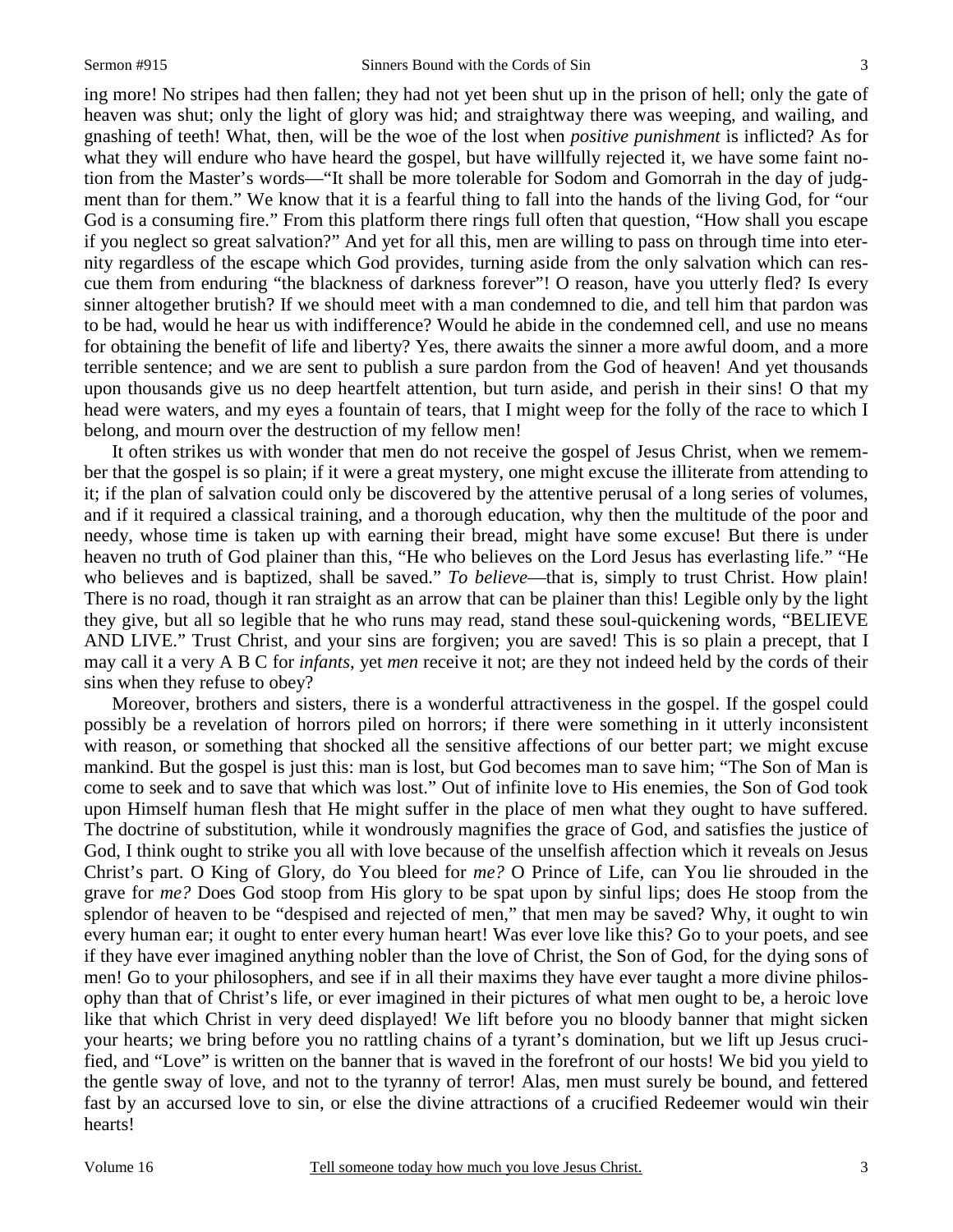Consider, my friends, you who love the souls of your fellow men, how amazing it is that men refuse to receive the gospel when the commandment of the gospel is not burdensome! I think if it had been written that no man should enter heaven except by the way of martyrdom, it had been wisdom for every one of us to give our bodies to be burned, or to be stretched upon the rack; yes, if there had been no path to escape from the wrath of God but to be flayed alive with Bartholomew, enduring present but exquisite torture, it would have been but a cheap price for an escape from God's wrath, and an entrance into heaven! But I find in God's word, prescribed as the way of salvation, no such physical agonies; no austerities are commanded; not even the milder law which governed the Pharisee when he "fasted thrice in the week"; only this is written: "Believe in the Lord Jesus Christ, and you shall be saved." And the precept of the Christian's life is, "Love your God with all your heart, and your neighbor as yourself." Most pleasant duties, these of love! What more sweet? What more delightful than to permit the soul to flow out in streams of affection? The ways of true religion are not irksome; her ways are pleasantness, and all her paths are peace! What? Heaven given for *believing?* What? Heaven's gate opened only for *knocking*, and gifts all priceless bestowed for nothing but the *asking?* Yet they will not ask; they will not knock; alas, my God, what creatures are men! Alas, O sin, what monsters have you made mankind, that they will forget their own interests, and wrong their own souls!

Further, it is clear that men must be fast held by the bondage of their sins when we remember that according to the confession of most of them, the pleasures of sin are by no means great. I have heard them say that they have not been satisfied after a short season of indulgence; we know how true the Word is, "Who has woe? Who has redness of eyes? They who tarry long at the wine, those who go in search of mixed wine." No form of sin has ever been discovered yet that has yielded satisfaction. You shall look at those who have had all that heart could wish, and have without restraint indulged their passions; and you shall find them to be in their latter end among the most wretched, rather than the most satisfied of mankind! Yet for these pleasures; I think I degrade the word when I call them "pleasures," for these pleasures they are willing to pawn their souls, and risk everlasting woe! And all this while, be it remembered; to add to the wonder—there are pleasures to be found in godliness; and they do not deny this, they cannot without belying their own observation. We who are at least as honest as they are, bear our testimony that we never knew what true happiness was till we gave our hearts to Christ! And since then our peace has been like a river; we have had our afflictions; we have suffered grievous bodily pain; we have endured mental depression; we have been heavily burdened; we have borne many trials, but we can say—

#### *"We would not change our blessed estate For all the world calls good or great."*

"Happy are the people whose God is the Lord!" We can set our seal to this experimentally! See then, my brothers and sisters, these poor souls will prefer the pleasures that mock them, to the pleasures that alone can satisfy. If we had to die like dogs, it would be worth while to be a Christian; if there were no hereafter, and our only consideration were who should enjoy this life the best, it would be the wisest thing to be a servant of God, and a soldier of the cross! I say not it would ensure our being rich; I say not it would ensure our being respected; I say not it would ensure our walking smoothly, and free from outward trouble, but I do say that because of "the secret something which sweetens all"; because of the profound serenity which true religion brings, the Christian life out-masters every other, and there is nothing to be compared with it! But think for a while what the ungodly man's life is! I can only compare it to that famous diabolical invention of the Inquisition of ancient times. They had as a fatal punishment for heretics, what they called the "Virgin's Kiss." There stood in a long corridor the image of the Virgin. She outstretched her arms to receive her heretic child. She looked fair, and her dress was adorned with gold and tinsel, but as soon as the poor victim came into her arms, the machinery within began to work, and the arms closed, and pressed the wretch closer and closer to her bosom, which was set with knives, daggers, lancets, and razors, and everything that could cut and tear him, till he was ground to pieces in the horrible embrace! And such is the ungodly man's life; it stands like a fair virgin, and with bewitching smiles it seems to say, "Come to my bosom, no place as warm and blissful as this." And then as soon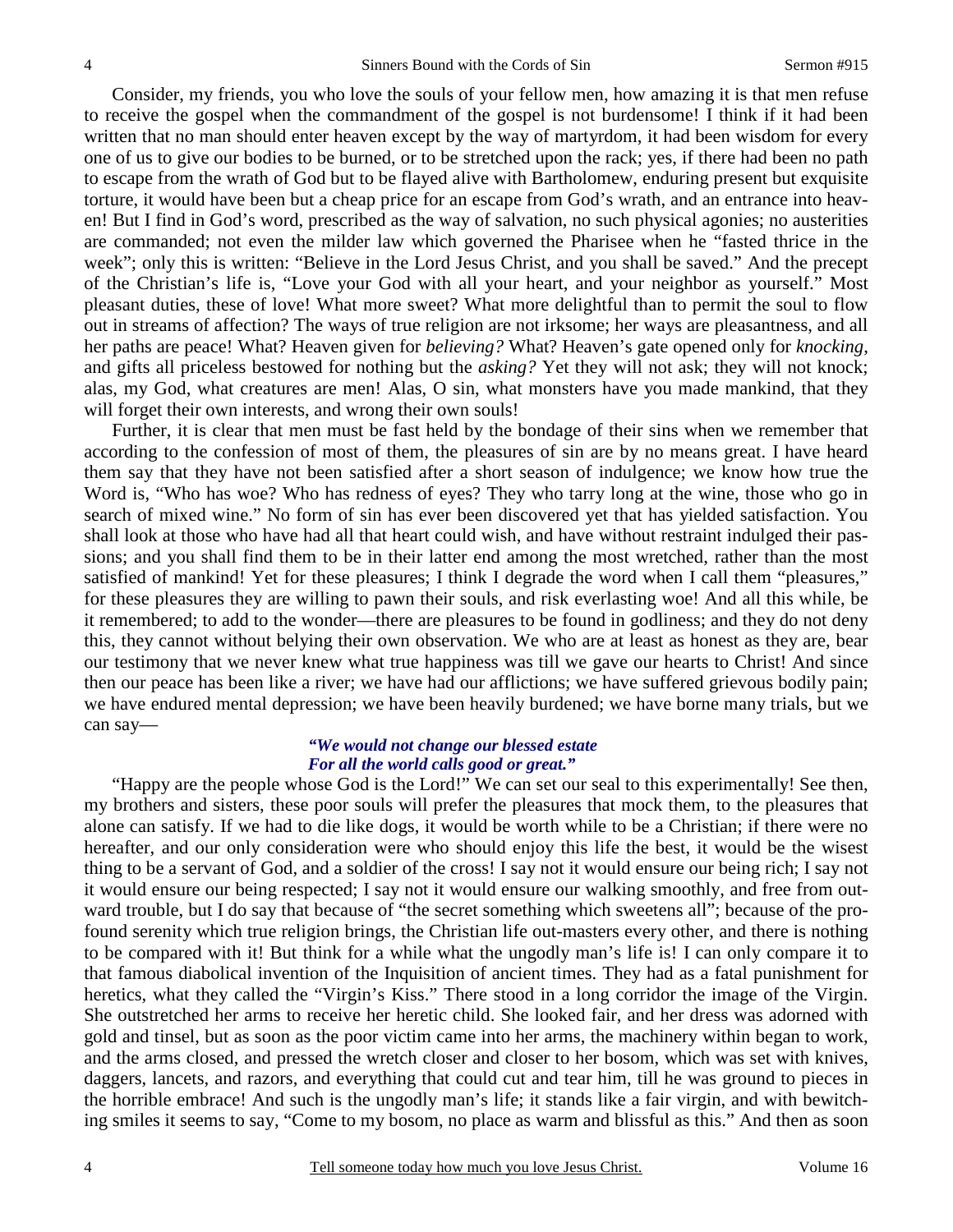as it begins to fold its arms of habit about the sinner, and he sins again and again, it brings misery into his body. Perhaps if he falls into some form of sin, it stings his soul, makes his thoughts a case of knives to torture him, and grinds him to powder beneath the force of his own iniquities. Men perceive this, and dare not deny it; and yet into this virgin's bosom they still thrust themselves, and reap the deep damnation that iniquity must everywhere involve. Alas, alas, my God!

And now once more. This terrible mystery, which is only solved by men's being held by their sins, has this added to it—that all the while in the case of most of you now present, all that I have said is believed, and a great deal of it is felt! I mean this; if I were talking with persons who did not believe they had a soul, or believe in the Judgment to come, or believe in the penalty of sin, or believe in the reward of righteousness, I could see some reason why they rejected the great salvation; but the most of you who attend this house of prayer—I think I might say *all* have scarcely ever had a doubt about these things. You would be very much horrified if any one would insinuate that you did not believe the Bible to be the Word of God. You have a *little* Phariseeism in your soul, that you think you are not as scoffers are, nor infidels. I acknowledge you are not, but I grieve to say I think you are more inconsistent than they! If these things are a fiction, well, sirs, your course is rational; but if these things are realities, what shall I say for you when I plead with God on your behalf? What excuse can I make for you? If you *profess* to believe these things, *act* as though you believe them, yet do not, practically act so—why do you profess to acknowledge them as the truth? The case is worse, for you not only believe these things to be true, but some of you have felt their power! You have gone home from this place, and you could not help it, you have sought your chamber, and bowed your knees in prayer—such prayer as it was, for, alas, your goodness has been like the morning cloud, and the early dew. I know some of you who have had to break off some of your sins, for your conscience would not let you rest in them. Yet you are unbelievers still! You are still undecided, still unsaved, and at this moment, if your soul were required of you, nothing would be in prospect but a fearful looking for Judgment and of fiery indignation! O my hearer, you whose conscience has been at times awakened, in whom the arrows of the great King have found a lodging place, in whom they are rankling still—yield, I pray you, yield to the divine thrusts, and give up your contrite spirit to your Redeemer's hands! But if you do not, what shall I say to you? The kingdom of God has been thrust from you by yourselves. Be sure of this—it has come near you, and in coming near it has involved solemn responsibilities which I pray you may not have to feel the weight of in the world to come.

Here, then, stands the riddle, that man is so set against God and His Christ that he will never accept eternal salvation until the Holy Spirit, by a supernatural work, overcomes his will, and turns the current of his affections! And why is this? The answer lies in the text—because his own iniquities have taken him, and he is held with the cords of his sin. For this reason he will not come to Christ that he may have life. For this reason he *cannot* come, unless the Father which has sent Christ draws him.

**II.** But now, secondly, I pass on to observe that though this is the solution of one mystery, IT IS IN ITSELF A GREATER MYSTERY.

It is a terrible mystery that man should be so great a fool, so mad a creature as to be held by cords apparently so feeble as the cords of his own sins. To be bound by reason is honorable; to be held by compulsion, if you cannot resist it, is at least not discreditable; but to be held simply by sin, by *sin* and nothing else, is a bondage which is disgraceful to the human name! It lowers man to the last degree, to think that he should need no fetter to hold him but the fetter of his own evil lusts and desires! Let us just think of one or two cords, and you will see this.

One reason why men receive not Christ, and are not saved is because they are hampered by the sin of forgetting God. Think of that for a minute. Men forget God altogether. The commission of many a sin has been prevented by the presence of a child; in the presence of a fellow creature, ordinarily a man will feel himself under some degree of restraint, yet those eyes which never sleep, the eyes of the Eternal God, exercise no restraint on most men! If there were a child in that chamber, you would respect it—but God being there you can sin with impunity! If your mother or your father were there, you would not dare offend—but God who made you, and whose will can crush you; your lawful sovereign, you take no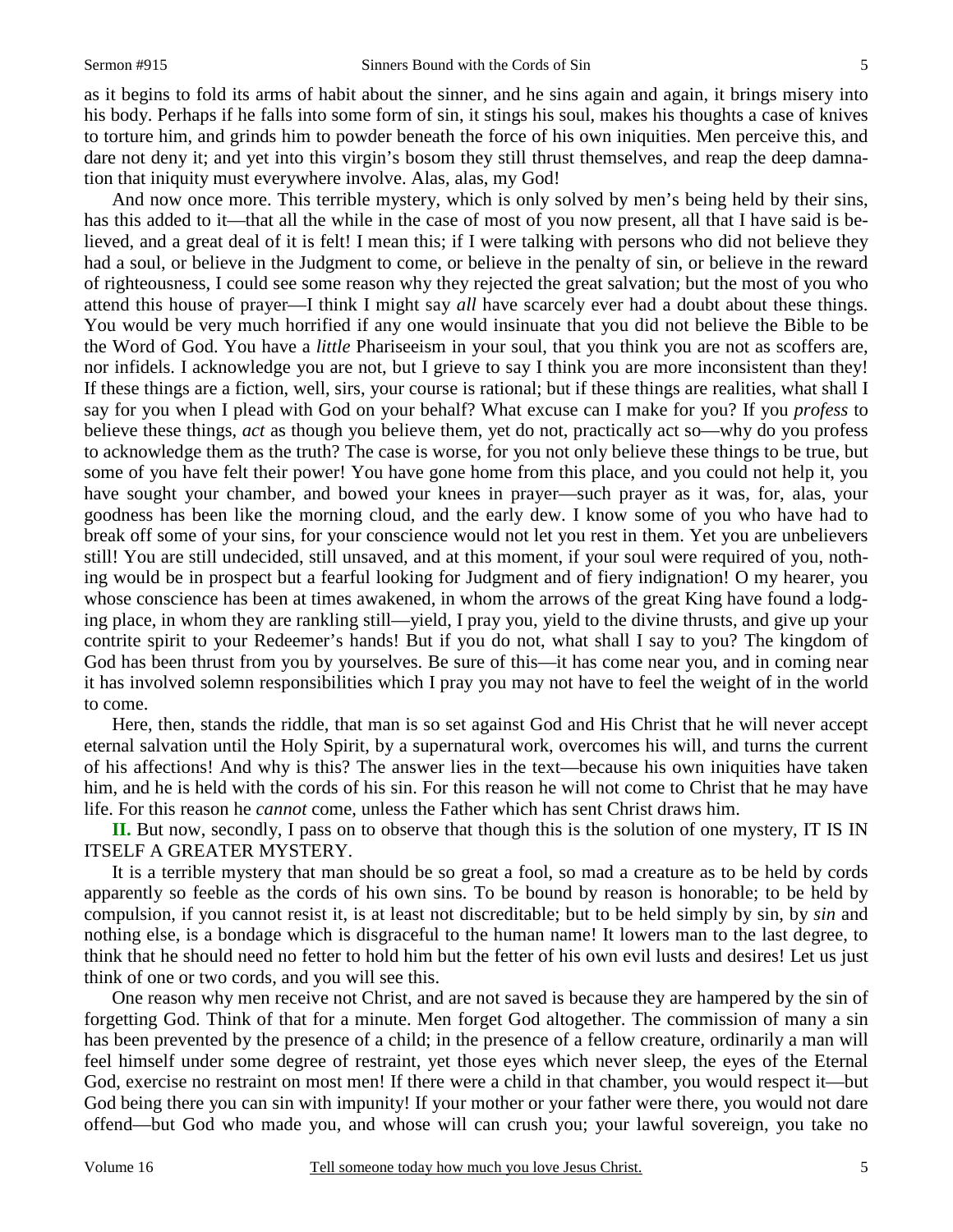more account of Him than though He were a dog! Yes, not as much as that. Oh, strange thing that men should thus act, and yet with many it is not because of the difficulty of thinking of God. Men of study, for instance, if they are considering the works of God, must be led up to thoughts of God; Galen was converted from being an atheist while in the process of dissecting the human body; he could not but see the finger of God in the nerves and sinews, and all the rest of the wonderful embroidery of the human frame. There is not an ant or an animalcule beneath the microscope but what as plainly as tongue can speak, says, "Mortal, think of God who made you and me." Some men travel daily over scenes that naturally suggest the Creator. They go down to the sea in ships, and do business on great waters where they must see the works of the Lord. And yet they manage to become the most boisterous blasphemers against the sacred majesty of the Most High in His very temple where everything speaks of His glory! But you will tell me, perhaps, some of you that you are not engaged in such pursuits; I reply, I know it. Many of you have to labor with your hands for your daily bread, in occupations requiring but little mental exercise; so much the guiltier, then, are you that when your mind is not necessarily taken up with other things, you still divert it from all thoughts of God! The working man often finds it is very possible to spend his leisure hours in politics, and to amuse his working hours by meditating upon schemes more or less rational concerning the government of his country; and will he dare to tell me, therefore, that he could not during that time think of God? There is an aversion to God in your heart, my brother, or else it would not be that from Monday morning to Saturday night you forget Him altogether! Even when sitting here you find it by no means a pleasant thing to be reminded of your God, and yet if I brought up the recollection of your mother, perhaps in heaven, the topic would not be displeasing to you at all! What do you owe to your mother compared with what you owe to your God? If I spoke to you of some dear friend who has assisted you in times of distress, you would be pleased that I had touched upon such a chord; and may I not talk with you concerning your God, and ask you why do you forget Him? Have you good thoughts for all but the best? Have you kind thoughts of gratitude for every friend but the best friend that man can have? My God! My God! Why do men treat You like this? Brightest, fairest, best, kindest, and most tender, and yet forgotten by the objects of Your care!

If men were far away from God, and it were a topic abstruse and altogether beyond reach, something might be said; but imagine a fish that despised the ocean and yet lived in it! Imagine a man who should be unconscious of the air he breathes! "In Him we live and move, and have our being; we are also His offspring." He sends the frost, and He will send the spring; He sends the seed-time, and the harvest, and every shower that drops with plenty comes from Him, and every wind that blows with health speeds forth from His mouth! Why, then, is He to be forgotten when everything reminds you of Him? This is a sin! A cruel sin, a cursed sin! A SIN, indeed, that binds men hard and fast, that they will not come to Christ that they may have life! It is strange, it is beyond all miracles a miracle, that such a folly as this should hold men from coming to Christ!

Another sin binds all unregenerate hearts. It is the sin of not loving the Christ of God. I am not about to charge any person here with such sins as adultery, or theft, or blasphemy; but I will venture to say that this is a sin masterly and gigantic, which towers as high as any other; the sin of not loving the Christ of God! Think a minute. Here is one who came into the world out of pure love, for no motive but divine mercy; He had nothing to gain; though He were rich, yet for our sakes He became poor! Why, then, is He not loved? The other day there rode through these streets a true hero, a brave bold man who set his country free, and I do remember how I heard your shouts in yonder street, and you thronged to look into the lion-like face of Italy's liberator! I blame you not; I longed to do the same myself—he well deserved your shouts, and your loudest praises. But what had he done compared with what the Christ of God has done in actually laying down His life to redeem men from bondage, yielding up Himself to the accursed death of the cross that man might be saved through Him? Where are your acclamations, sirs, for this greater hero? Where are the laurels that you cast at His feet? Is it nothing to you; is it nothing to you, all you who pass by; is it nothing to you that Jesus should die? Such a character, so inexpressibly lovely, and yet despised! Such a salvation, so inexpressibly precious, and yet rejected! Oh, mystery of iniquity!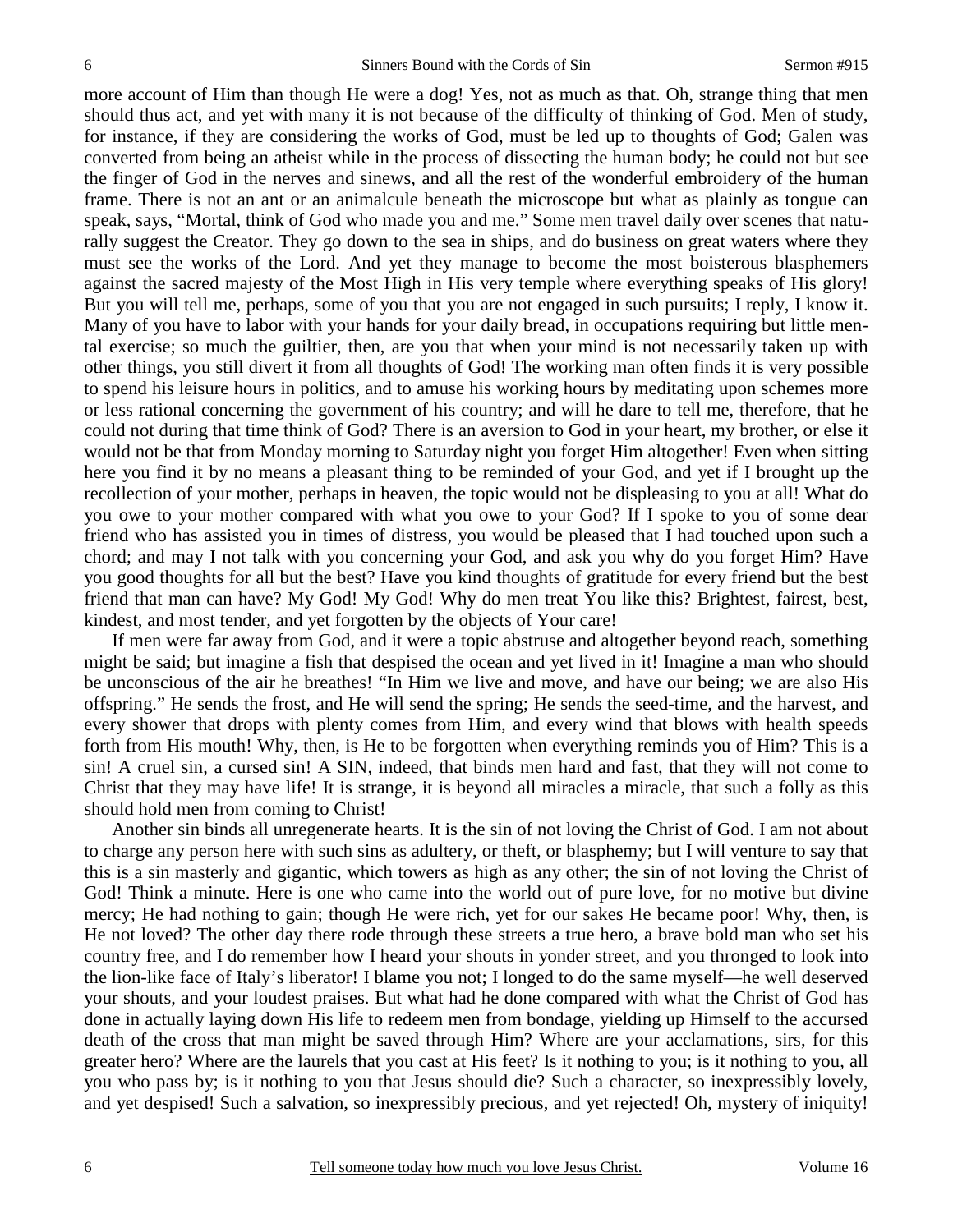Indeed, the depths of sin are almost as fathomless as the depths of God and the transgressions of the wicked all but as infinite in infamy as God is infinite in love.

I might also speak of sins against the Holy Spirit that men commit, in that they live and even die without reverential thoughts of Him or care about Him. But I shall speak of one sin, and that is the mystery that men should be held by the sin of neglecting their souls! You meet with a person who neglects his body; you call him a fool if, knowing that there is a disease, he will not seek a remedy; if suffering from some fatal malady, he never attempts to find a cure—you think the man is fit only for a lunatic asylum. But a person who neglects his *soul*, he is but one of so numerous a class that we overlook the madness! Your body will soon die; it is but as it were the garment of yourself, and will be worn out, but you yourself are better than your body as a man is better than the clothes he wears. Why spend you, then, all thoughts about this present life, and give none to the life to come?

It has long been a mystery who was the man in the iron mask. We believe that the mystery was solved some years ago by the conjecture that he was the twin brother of Louis XIV, King of France. He was fearful lest he might have his throne disturbed by his twin brother, whose features were extremely like his own; so he encased his face in a mask of iron, and shut him up in the Bastille for life. Your body and your soul are twin brothers. Your body, as though it were jealous of your soul, encases it as in an iron mask of spiritual ignorance—lest its true lineaments, its immortal lineage should be discovered, and shuts it up within the Bastille of sin, lest getting liberty and discovering its royalty, it should win the mastery over the baser nature! But what a wretch was that Louis XIV, to do such a thing to his own brother! How brutal, how worse than the beasts that perish! But, sirs, what are you if you do thus to your own soul, merely that your body may be satisfied, and your earthly nature may have a present gratification? O sirs, be not so unkind, so cruel to yourselves; this sin of living for the mouth, and living for the eyes; this sin of living for what you shall eat, and what you shall drink, and how you shall be clothed; this sin of living by the clock within the narrow limits of the time that ticks by the pendulum; this sin of living as if this earth were all, and there were nothing beyond—this is the sin that holds this City of London, and holds the world, and binds it like a martyr to the stake to perish unless it is set free!

Generally, however, there also lies some distinct form of actual sin at the bottom of most men's impenitence. I will not attempt to make a guess, my dear hearer, as to what it may be that keeps you from Christ; but without difficulty I could, I think, state what these sins generally are. Some men would wish to be saved, but they would not like to take up the cross, and be despised as Christians. Some would like to follow Christ, but they will not give up their self-righteous pride; they want to have a part of the glory of salvation. Some men have a temper which they do not intend to try to restrain; others have a secret sin, too sweet for them to give up; it is like a right arm, and they cannot come to the cutting of it off. Some enjoy company which is attractive, but destructive, and from that company they cannot flee. Men, one way or another, are held fast like birds with birdlime till the fowler comes and takes them to their destruction! O that they were wise, for then they might be awakened out of this folly! But this still remains the mystery of mysteries—that those sins, absurd and deadly, bind men as with cords, and hold them fast like a bull in a net.

THE CONCLUSION OF THE WHOLE MATTER IS THIS—a message, sinner, to you; and believer, to you, too.

Sinner, to you, first; you are held fast by your sins, and I fear much you will be held so till you perish, perish everlastingly! Man, Woman, does not this concern you? I lay last night by the hours together on my bed awake, tossing with a burden on my heart, and I tell you the only burden that I had was your soul! I cannot endure it, that you should be cast into the "lake that burns with fire and brimstone." I believe the Bible as you do; believing it, I am alarmed at the prospect which awaits the unconverted. The more I look into the subject of the world to come, the more I am impressed that all those who would lessen our ideas of the judgment that God will bring upon the wicked are waging war against God Himself! They are warring against virtue, and the best interests of men. "It is a fearful thing to fall into the hands of the living God." Do not try it, my friend; I pray you, do not try it! Run not this risk, this certainty of endless misery! I beseech you, dare it not! What? Do you say, "What then, should I do?" I ven